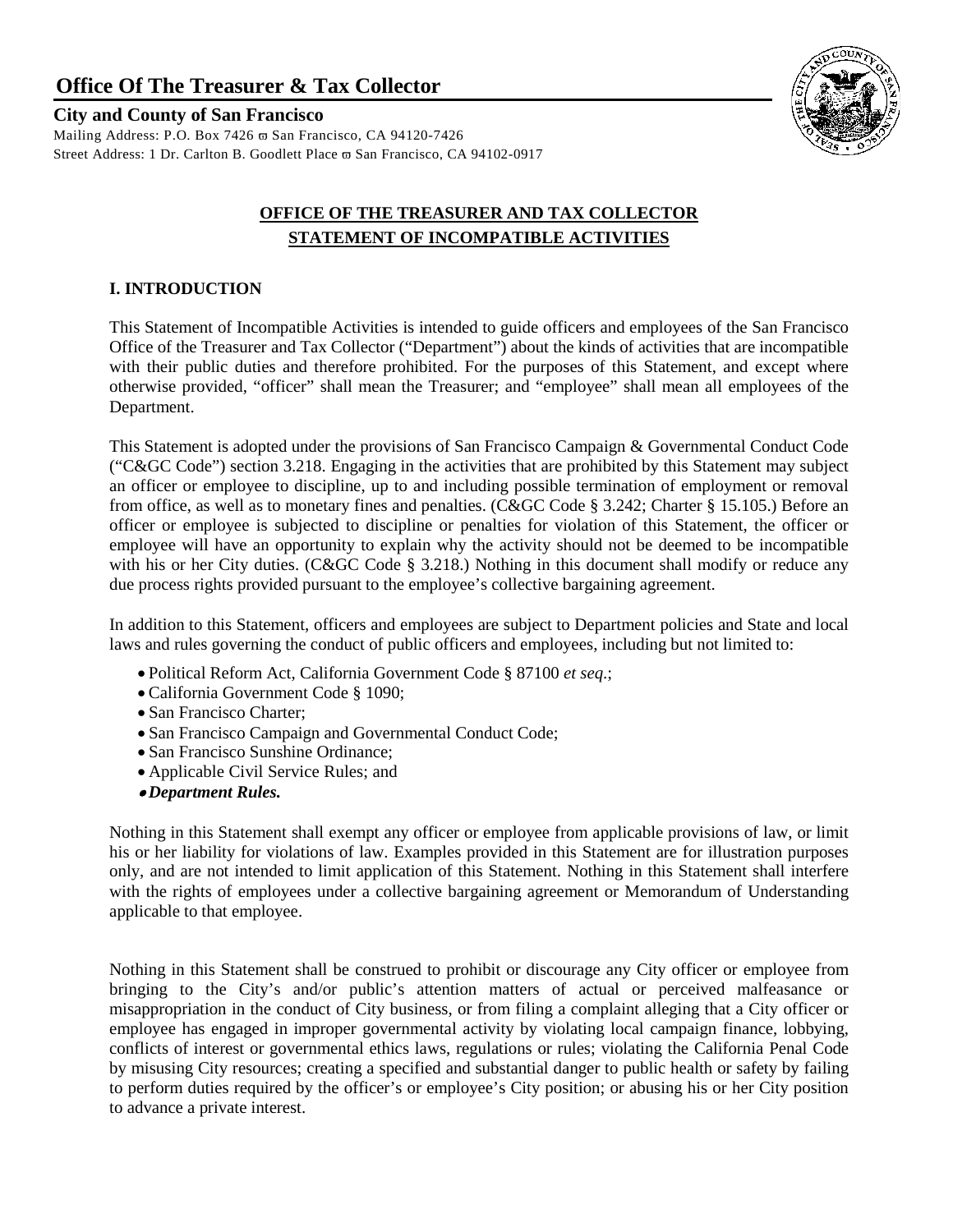No amendment to any Statement of Incompatible Activities shall become operative until the City and County has satisfied the meet and confer requirements of State law and the collective bargaining agreement.

If an employee has questions about this Statement, the questions should be directed to the employee's supervisor or to the Treasurer. Similarly, questions about other applicable laws governing the conduct of public employees should be directed to the employee's supervisor or the Treasurer, although the supervisor or Treasurer may determine that the question must be addressed to the Ethics Commission or City Attorney. Employees may also contact their unions for advice or information about their rights and responsibilities under these and other laws.

If the Treasurer has questions about this Statement, the questions should be directed to the Ethics Commission or the City Attorney.

## **II. MISSION OF THE OFFICE OF THE TREASURER & TAX COLLECTOR**

*The Office of the Treasurer & Tax Collector, under the direction of the elected City Treasurer, is charged with the collection of taxes and the receipt of all monies collected by the City and County of San Francisco and their safeguard, deposit and investment in accordance with sound financial practices; and is responsible for the collection of delinquent revenues. (Charter § 6.106.)*

#### **III. RESTRICTIONS ON INCOMPATIBLE ACTIVITIES**

This section prohibits outside activities, including self-employment, that are incompatible with the mission of the Department. Under subsection C, an officer or employee may seek an advance written determination whether a proposed outside activity is incompatible and therefore prohibited by this Statement. Outside activities other than those expressly identified here may be determined to be incompatible and therefore prohibited. For an advance written determination request from an employee, if the Treasurer delegates the decision-making to a designee and if the designee determines that the proposed activity is incompatible under this Statement, the employee may appeal that determination to the Treasurer.

# **A. RESTRICTIONS THAT APPLY TO ALL OFFICERS AND EMPLOYEES**

## **1. ACTIVITIES THAT CONFLICT WITH OFFICIAL DUTIES**

No officer or employee may engage in an outside activity (regardless of whether the activity is compensated) that conflicts with his or her City duties. An outside activity conflicts with City duties when the ability of the officer or employee to perform the duties of his or her City position is materially impaired. Outside activities that materially impair the ability of an officer or employee to perform his or her City duties include, but are not limited to, activities that disqualify the officer or employee from City assignments or responsibilities on a regular basis. Unless (a) otherwise noted in this section or (b) an advance written determination under subsection C concludes that such activities are not incompatible, the following activities are expressly prohibited by this section.

a. *No officer or employee may engage in compensated or uncompensated advocacy by representing, or assisting others in representing, before other City officers or employees, clients in any proceedings related to matters under the jurisdiction of the Department.*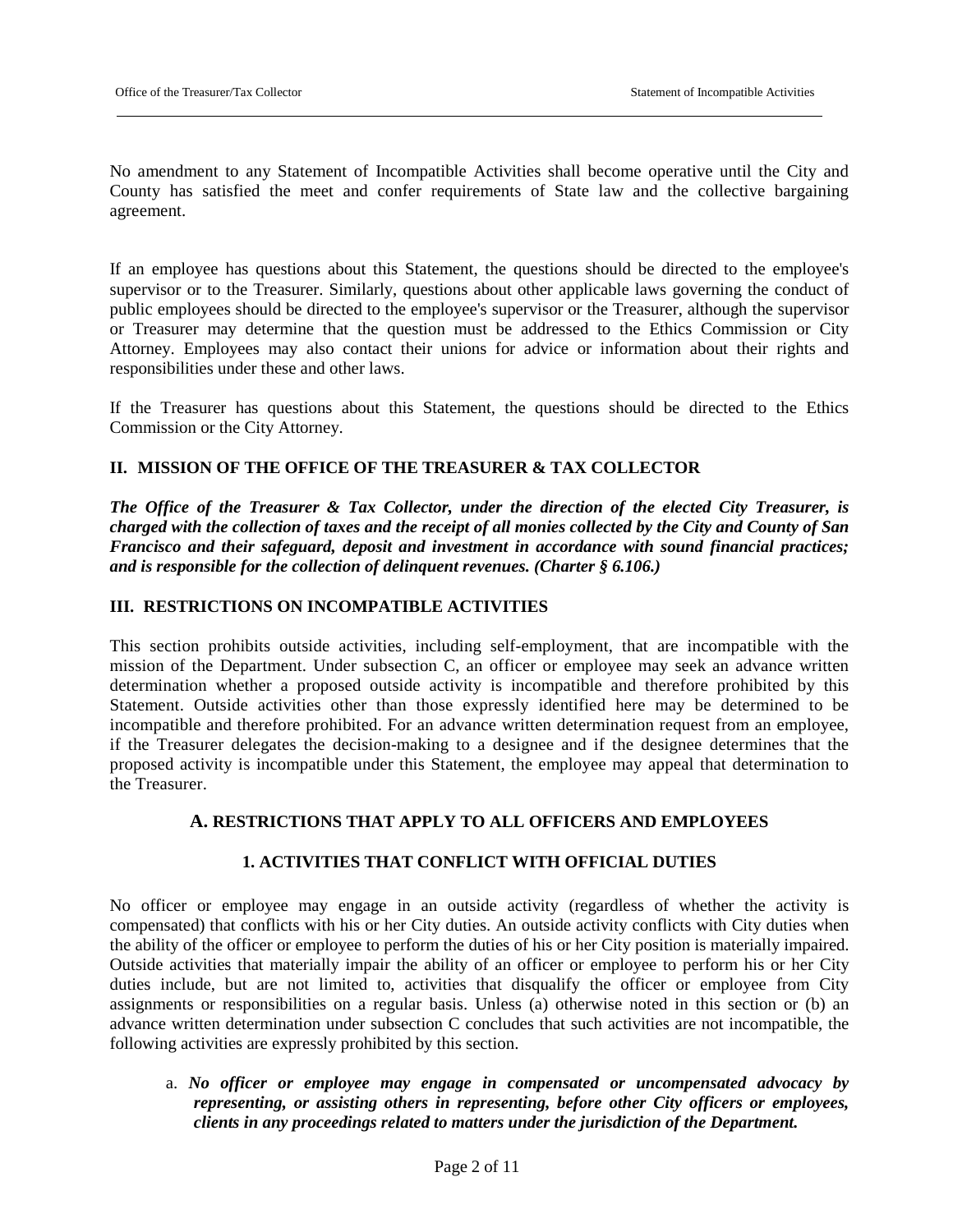- *b. No officer or employee may enter into personal contracts with the City and County of San Francisco related to the financial functions of the City, including but not limited to tax collection, property assessment, or the accounting, disbursement or other disposition of monies of the City and County For the purposes of this subsection (b), a "personal contract" is any contract where (i) the officer or employee is a party to the contract, or (ii) the officer or employee has an ownership interest of at least ten percent in an entity that is a party to the contract, or (iii) the officer or employee has received income exceeding \$500 in the past 12 months from a person or entity that is a party to the contract.*
- *c. No officer or employee may directly or indirectly solicit or accept a business opportunity, a personal loan, a favor or anything of value from any public or private entity or firm doing business with the Department. For the purposes of this subsection (c), a public or private entity or firm is "doing business with the Department" when it (a) has an existing contract with the Department or has had a contract with the Department during the last twelve months, (b) serves as a broker for the Department or has served as a broker for the Department during the last twelve months, (c) serves as a vendor or supplier of goods or services to the Department, or (d) is an entity in which the Department has invested any funds in the past twelve months.*

# **2. ACTIVITIES WITH EXCESSIVE TIME DEMANDS**

No employee may engage in outside activity (regardless of whether the activity is compensated) that would cause the employee to be absent from his or her assignments on a regular basis, or otherwise require a time commitment that is demonstrated to interfere with the employee's performance of his or her City duties.

*Example*. An employee who works at the Department's front desk answering questions from the public wants to take time off every Tuesday and Thursday from 2:00 to 5:00 to coach soccer. Because the employee's duties require the employee to be at the Department's front desk during regular business hours, and because this outside activity would require the employee to be absent from the office during regular business hours on a regular basis, the Treasurer or his/her designee may, pursuant to subsection C, determine that the employee may not engage in this activity.

# **3. ACTIVITIES THAT ARE SUBJECT TO REVIEW BY THE DEPARTMENT**

Unless (a) otherwise noted in this section or (b) an advance written determination under subsection C concludes that such activities are not incompatible, no officer or employee may engage in an outside activity (regardless of whether the activity is compensated) that is subject to the control, inspection, review, audit or enforcement of the Department. In addition to any activity permitted pursuant to subsection C, nothing in this subsection prohibits the following activities: appearing before one's own department on behalf of oneself; filing or otherwise pursuing claims against the City on one's own behalf; running for City elective office; or making a public records disclosure request pursuant to the Sunshine Ordinance or Public Records Act. Unless (a) otherwise noted in this section or (b) an advance written determination under subsection C concludes that such activities are not incompatible, the following activities are expressly prohibited by this section.

a. Assistance in Responding to City Bids, RFQs and RFPs. No officer or employee may knowingly provide selective assistance (i.e., assistance that is not generally available to all competitors) to individuals or entities in a manner that confers a competitive advantage on a bidder or proposer who is competing for a City contract. Nothing in this Statement prohibits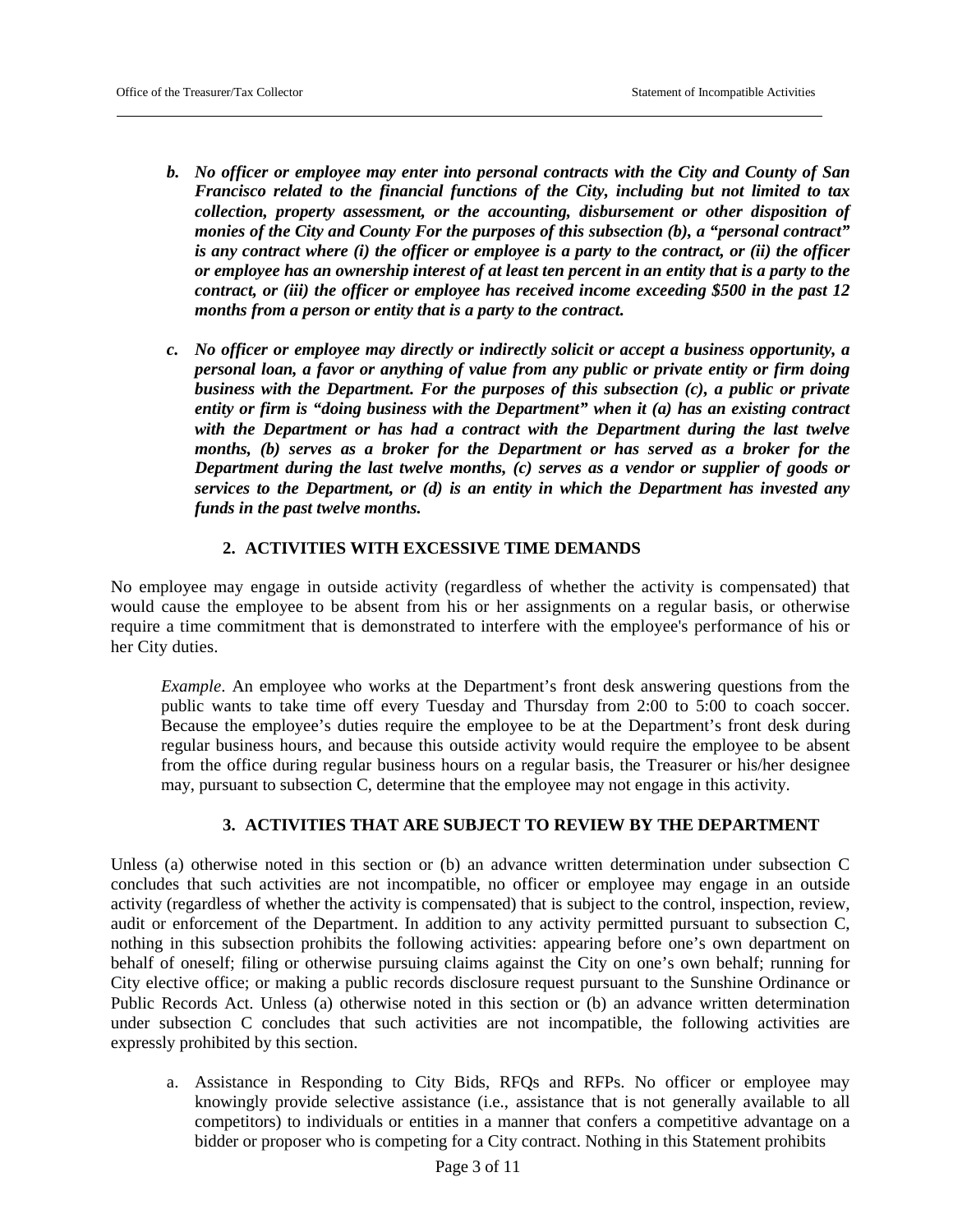an officer or employee from providing general information about a bid for a City contract, a Department Request for Qualifications or Request for Proposals or corresponding application process that is available to any member of the public. Nothing in this Statement prohibits an officer or employee from speaking to or meeting with individual applicants regarding the individual's application, provided that such assistance is provided on an impartial basis to all applicants who request it.

- *b. No officer or employee may provide advice, other than in his or her official capacity, regarding the application of any of the laws over which the Department has jurisdiction.*
- *c. No officer or employee may directly assist or advise (regardless of whether the activity is compensated) any persons or entities concerning an audit, investigation or collections action or potential audit, investigation or collections in the Department. This includes conducting the analysis of or assisting in the drafting of complaints or making the presentation of arguments to the Department or its staff. Nothing in this subsection prohibits an officer or employee from providing factual information as a witness or, as part of the officer's or employee's official duties, from providing information about Department rules and procedures that is also available to all members of the public. Nothing in this subsection prohibits an officer or employee from pursuing a matter before the Department on his or her own behalf.*
- *d. No officer or employee may perform financial audits or prepare tax returns of and for persons or entities possessing or required to possess an Internal Revenue Service-issued Employer Identification Number and doing business within the City and County of San Francisco (as defined in the San Francisco Business and Tax Regulations Code), whether compensated or uncompensated, in other than his or her official capacity.*
- *e. No officer or employee may, with fraudulent intent, add, delete, or alter in any way information contained in the Department's official databases in such a manner as will advance the financial or other private interest of him/herself or others.*

## **B. RESTRICTIONS THAT APPLY TO EMPLOYEES IN SPECIFIED POSITIONS**

In addition to the restrictions that apply to all officers and employees of the Department, unless (a) otherwise noted in this section or (b) an advance written determination under subsection C concludes that such activities are not incompatible, the following activities are expressly prohibited by this section for individual employees holding specific positions.

## *1. EMPLOYEES WHO ARE EMPLOYED AS ATTORNEYS*

Unless an advance written determination under subsection C concludes that such activities *are not incompatible, the following activities are expressly prohibited by this section:*

*a. No Attorney may directly assist or advise (regardless of whether the activity is compensated) any other persons or entities concerning claims or litigation (or anticipated claims or litigation) by the person or entity against the City and County of San Francisco. Nothing in this section prohibits an Attorney from providing factual information as a witness or, as part of the Attorney's official duties, providing information about City laws, rules and procedures or granting extensions or similar professional courtesies to opposing parties or counsel.*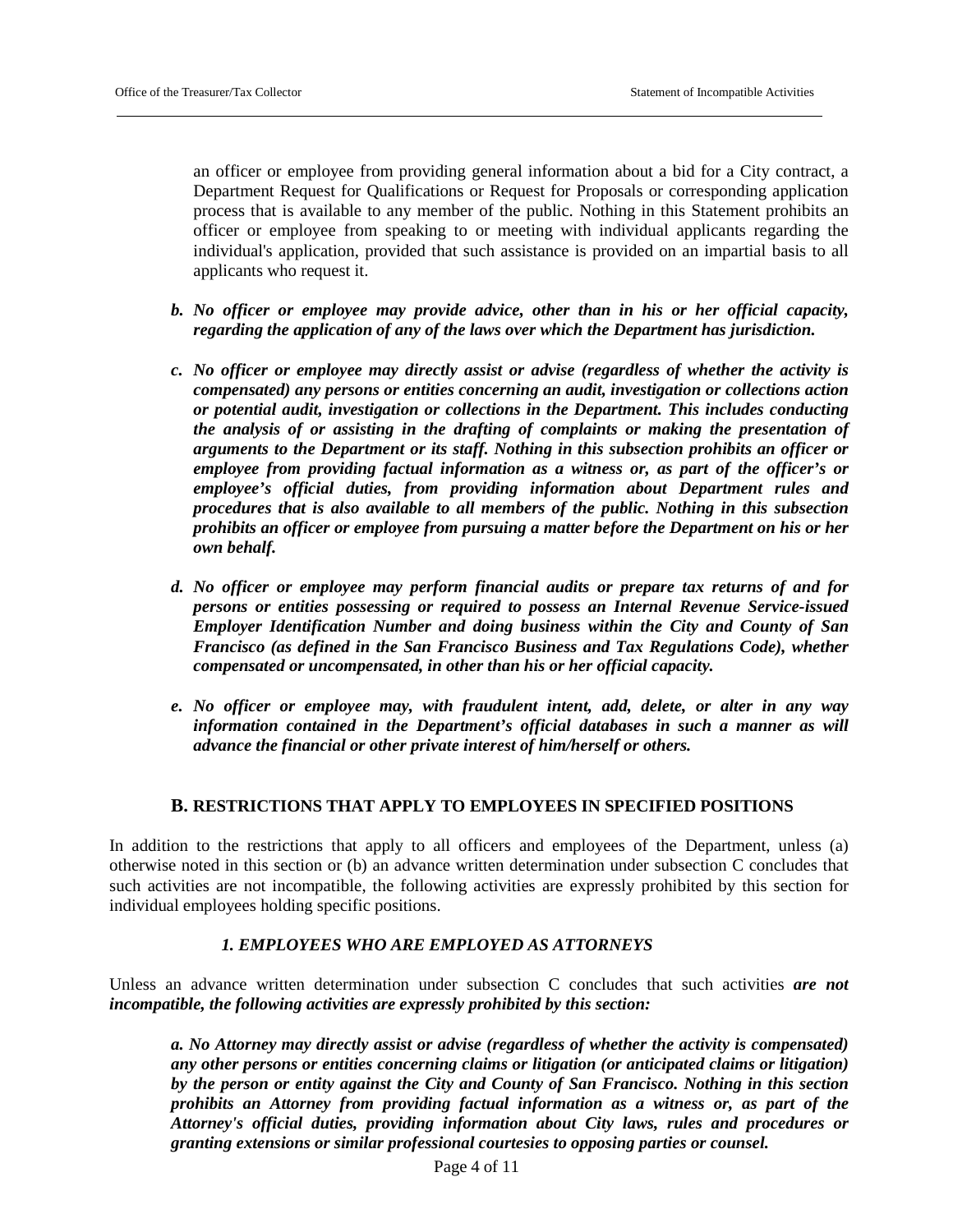*Example. An Attorney previously published a law review article about municipal tort law. The article is cited in a brief filed by a private attorney in litigation against the City. Because the Attorney did not write the law review article for the purpose of assisting or advising the private attorney regarding litigation against the City and County, the Attorney has not provided direct assistance or advice concerning claims or litigation against the City and County.*

*b. No Attorney may provide legal advice or representation, whether or not compensated, to any person or entity other than in the Attorney's official capacity. The outside practice of law is restricted by this section because members of the public may be confused about when an Attorney is acting in a private or official capacity.*

*Nothing in this section prohibits an Attorney from providing legal advice or representation to him or herself or to a member of the Attorney's family. For the purposes of this section, family member is defined as the officer's or employee's spouse, registered domestic partner, parent, grandparent, child, grandchild, sibling, the child of a sibling, aunt, uncle and the child of an aunt or uncle, the spouse or registered domestic partner of such individual, and the same family members of the officer's or employee's spouse or registered domestic partner. This shall include any such biological relationship; step-relationship formed as a result of marriage or domestic partnership; or relationship formed by adoption, legal guardianship, foster parenting or other operation of law.*

*Notwithstanding this exception for family members: (i) written permission is required for any court appearance; and (ii) Attorneys may not provide any legal advice or representation that is adverse to the City and County of San Francisco.*

*Example. An Attorney volunteers to sit on the board of a non-profit organization. In the course of the Attorney's duties on the board, other board members often ask the Attorney to provide legal advice such as the organization's liability in potential litigation that does not involve the City and County of San Francisco. The Attorney may not provide legal advice, unless the Attorney has requested and received advance written permission as provided in subsection C because to respond to such questions would constitute the outside practice of law.*

*Example. An Attorney's grandmother requests advice about her State tax liability. Because this involves a member of the Attorney's family, does not involve a court appearance as a legal representative, and is not adverse to the City, the Attorney may provide her grandmother with legal advice, provided that the advice is given on the Attorney's own time using the Attorney's own resources.*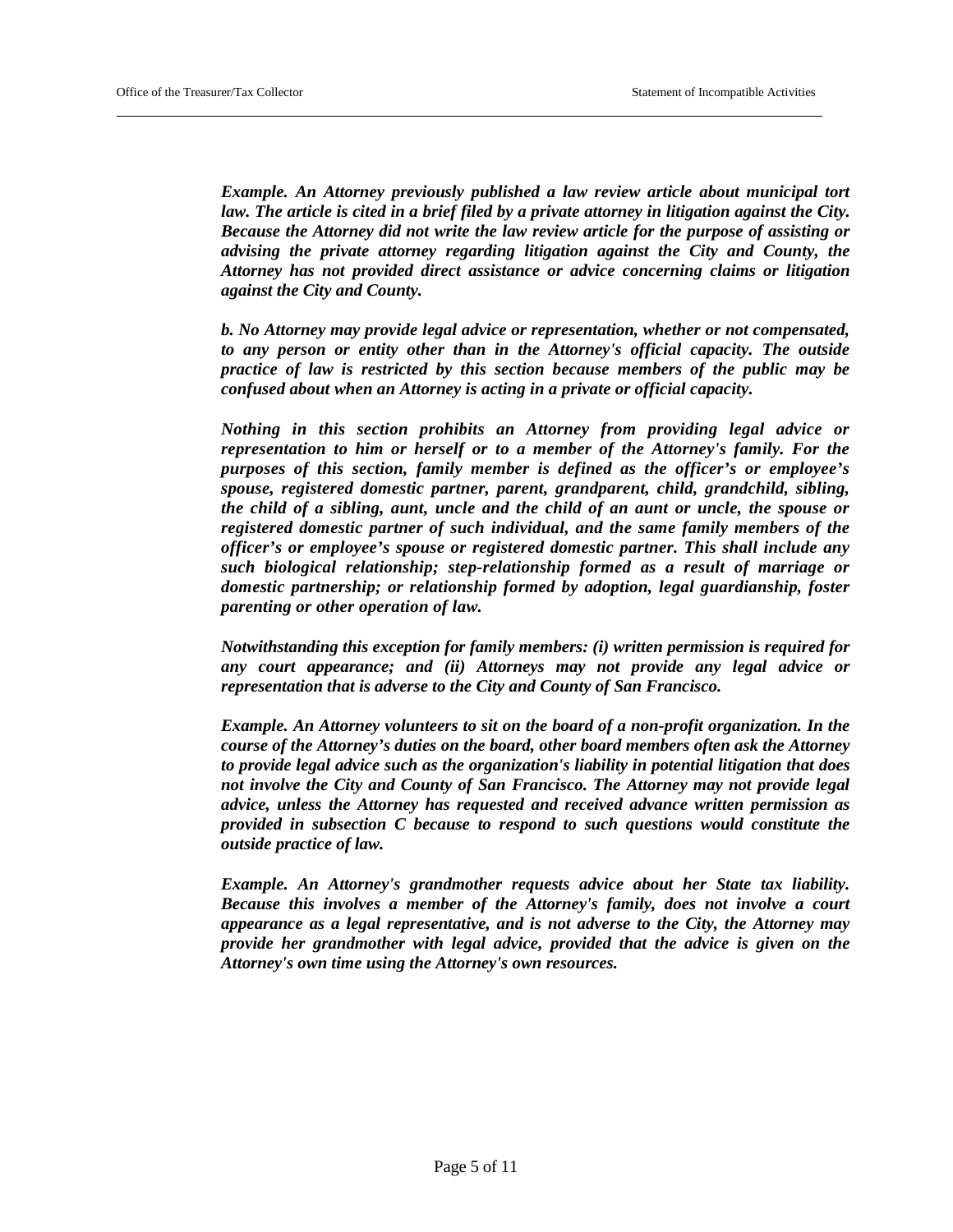# **C. ADVANCE WRITTEN DETERMINATION**

As set forth below, an employee of the Department or Treasurer may seek an advance written determination whether a proposed outside activity conflicts with the mission of the Department, imposes excessive time demands, is subject to review by the Department, or is otherwise incompatible and therefore prohibited by section III of this Statement. For the purposes of this section, an employee or other person seeking an advance written determination shall be called "the requestor"; the individual or entity that provides an advance written determination shall be called "the decision-maker."

## **1. PURPOSE**

This subsection permits an officer or employee to seek an advance written determination regarding his or her obligations under subsections A or B of this section. A written determination by the decision-maker that an activity is not incompatible under subsection A or B provides the requestor immunity from any subsequent enforcement action for a violation of this Statement if the material facts are as presented in the requestor's written submission. A written determination cannot exempt the requestor from any applicable law.

If an individual has not requested an advance written determination under subsection C as to whether an activity is incompatible with this Statement, and the individual engages in that activity, the individual will not be immune from any subsequent enforcement action brought pursuant to this Statement.

Similarly, if an individual has requested an advance written determination under subsection C as to whether an activity is incompatible with this Statement, and the individual engages in that activity, the individual will not be immune from any subsequent enforcement action brought pursuant to this Statement if:

- (a) the requestor is an *employee* who has not received a determination under subsection C from the decision-maker, and 20 working days have not yet elapsed since the request was made; or
- (b) the requestor is an o*fficer* who has not received a determination under subsection C from the decision-maker; or
- (c) the requestor has received a determination under subsection C that an activity is incompatible.

In addition to the advance written determination process set forth below, the San Francisco Charter also permits any person to seek a written opinion from the Ethics Commission with respect to that person's duties under provisions of the Charter or any City ordinance relating to conflicts of interest and governmental ethics. Any person who acts in good faith on an opinion issued by the Commission and concurred in by the City Attorney and District Attorney is immune from criminal or civil penalties for so acting, provided that the material facts are as stated in the opinion request. Nothing in this subsection precludes a person from requesting a written opinion from the Ethics Commission regarding that person's duties under this Statement.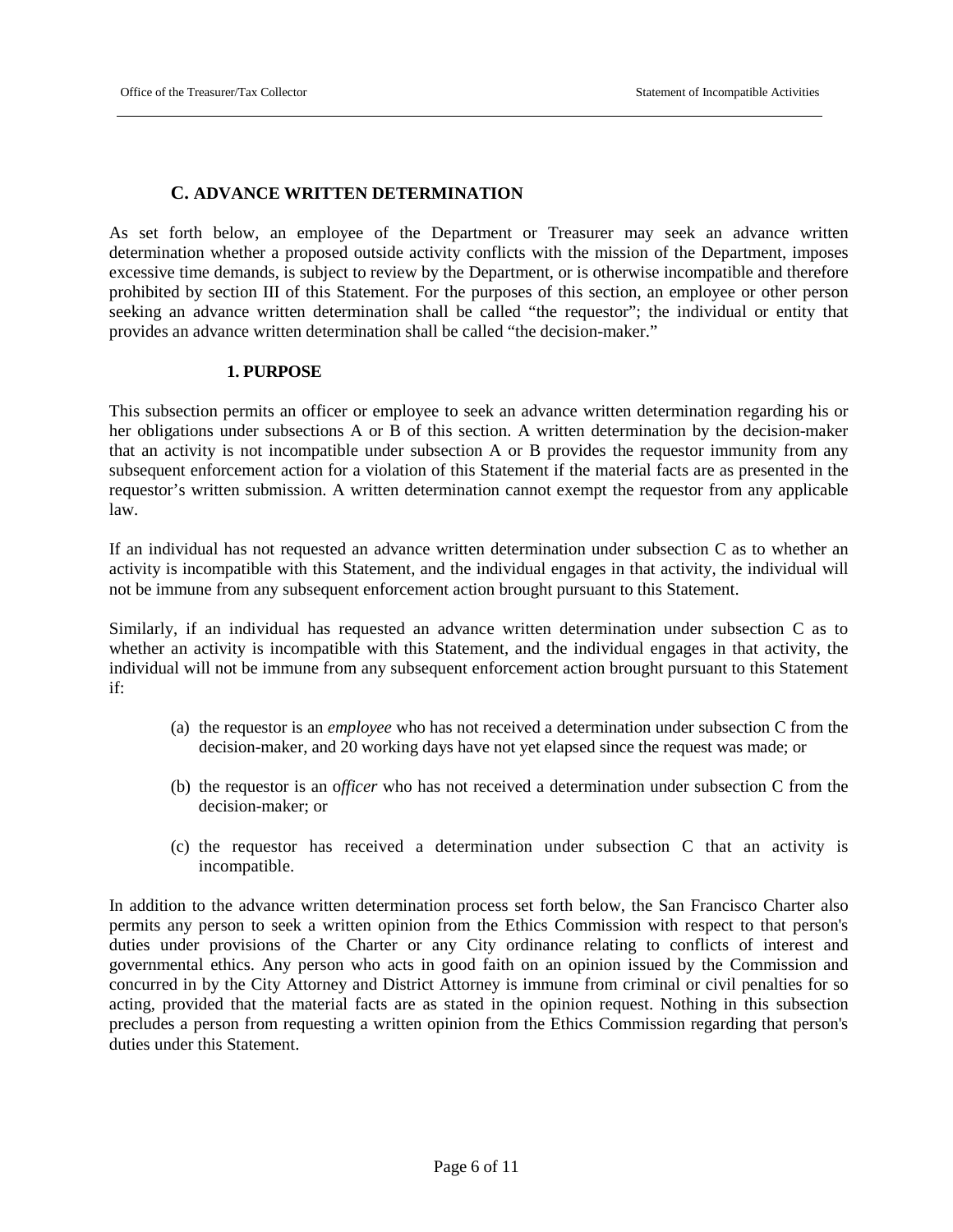# **2. THE DECISION-MAKER**

Decision-maker for request by an employee: An employee of the Department may seek an advance written determination from the Treasurer or his or her designee. The Treasurer or his or her designee will be deemed the decision-maker for the employee's request.

Decision-maker for request by the Treasurer: The Treasurer may seek an advance written determination from the Ethics Commission. The Ethics Commission will be deemed the decision-maker for the Treasurer's request.

# **3. THE PROCESS**

The requestor must provide, in writing, a description of the proposed activity and an explanation of why the activity is not incompatible under this Statement. The written material must describe the proposed activity in sufficient detail for the decision-maker to make a fully informed determination whether it is incompatible under this Statement.

When making a determination under this subsection, the decision-maker may consider any relevant factors including, but not limited to, the impact on the requestor's ability to perform his or her job, the impact upon the Department as a whole, compliance with applicable laws and rules and the spirit and intent of this Statement. The decision-maker shall consider all relevant written materials submitted by the requestor. The decision-maker shall also consider whether the written material provided by the requestor is sufficiently specific and detailed to enable the decision-maker to make a fully informed determination. The decision-maker may request additional information from the requestor if the decision-maker deems such information necessary. For an advance written determination request from an employee, if the Treasurer delegates the decision-making to a designee and if the designee determines that the proposed activity is incompatible under this Statement, the employee may appeal that determination to the Treasurer.

The decision-maker shall respond to the request by providing a written determination to the requestor by mail, email, personal delivery, or other reliable means. For a request by an employee, the decision-maker shall provide the determination within a reasonable period of time depending on the circumstances and the complexity of the request, but not later than 20 working days from the date of the request. If the decisionmaker does not provide a written determination to the employee within 20 working days from the date of the employee's request, the proposed activity will be determined not to violate this Statement.

The decision-maker may revoke the determination at any time based on changed facts or circumstances or other good cause, by providing advance written notice to the requestor. The written notice shall specify the changed facts or circumstances or other good cause that warrants revocation of the advance written determination.

## **4. DETERMINATIONS ARE PUBLIC RECORDS**

To assure that these rules are enforced equally, requests for advance written determinations and written determinations, including approvals and denials, are public records to the extent permitted by law.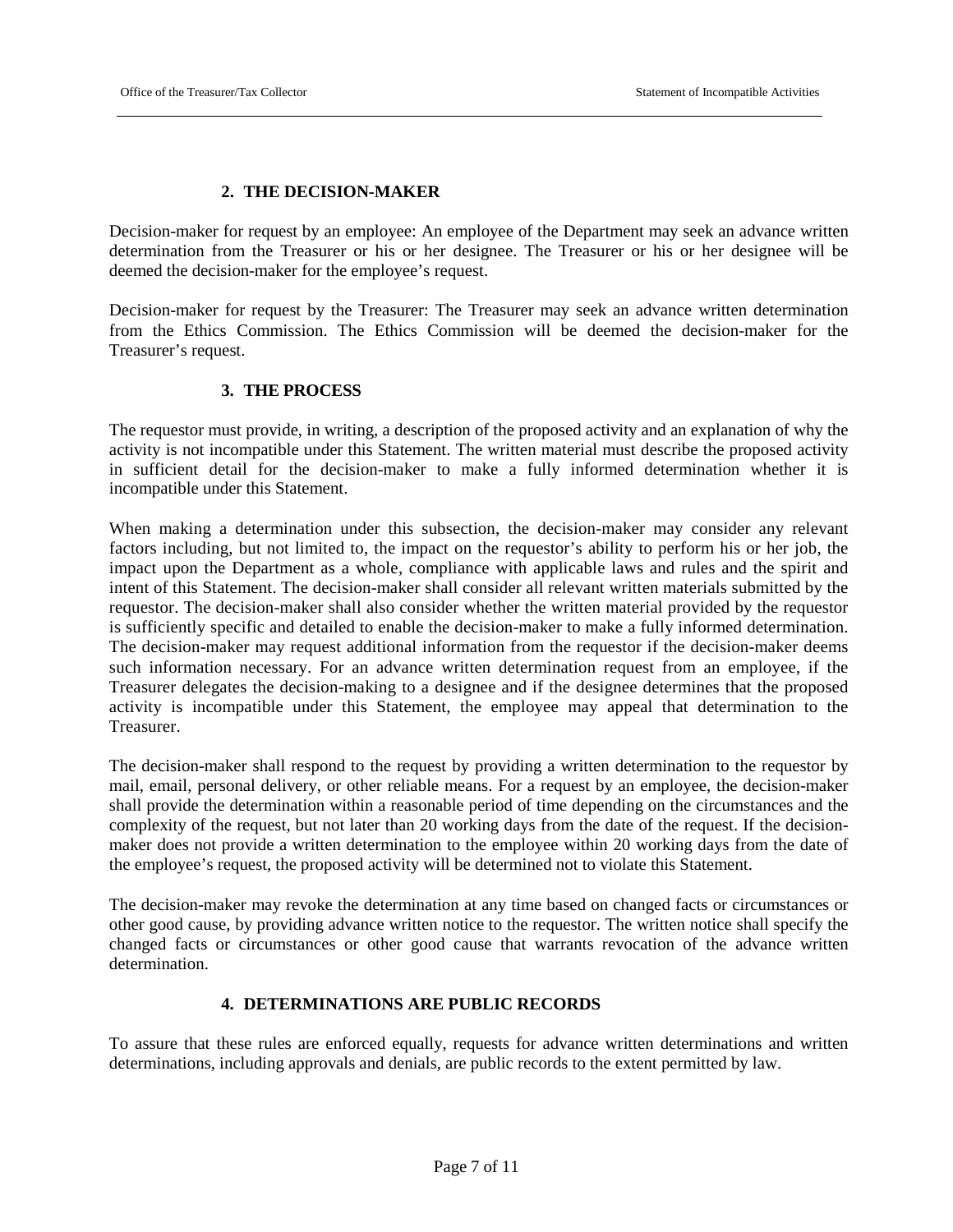# **IV. RESTRICTIONS ON USE OF CITY RESOURCES, CITY WORK-PRODUCT AND PRESTIGE**

#### **A. USE OF CITY RESOURCES**

No officer or employee may use City resources, including, without limitation, facilities, telephone, computer, copier, fax machine, e-mail, internet access, stationery and supplies, for any non-City purpose, including any political activity or personal purpose. No officer or employee may allow any other person to use City resources, including, without limitation, facilities, telephone, computer, copier, fax machine, email, internet access, stationery and supplies, for any non-City purpose, including any political activity or personal purpose. Notwithstanding these general prohibitions, any incidental and minimal use of City resources does not constitute a violation of this section. Nothing in this subsection shall be interpreted or applied to interfere with, restrict or supersede any rights or entitlements of employees, recognized employee organizations, or their members under state law or regulation or pursuant to provisions of a collective bargaining agreement to use City facilities, equipment or resources, as defined herein.

*Example*. An officer or employee may use the telephone to make occasional calls to arrange medical appointments or speak with a childcare provider, because this is an incidental and minimal use of City resources for a personal purpose.

Nothing in this Statement shall exempt any officer or employee from complying with more restrictive policies of the Department regarding use of City resources, including, without limitation, the Department's e-mail policy.

## **B. USE OF CITY WORK-PRODUCT**

No officer or employee may, in exchange for anything of value and without appropriate authorization, sell, publish or otherwise use any non-public materials that were prepared on City time or while using City facilities, property (including without limitation, intellectual property), equipment and/or materials. For the purpose of this prohibition, appropriate authorization includes authorization granted by law, including the Sunshine Ordinance, California Public Records Act, the Ralph M. Brown Act as well as whistleblower and improper government activities provisions, or by a supervisor of the officer or employee, including but not limited to the officer's or employee's appointing authority. Nothing in this subsection shall be interpreted or applied to interfere with, restrict or supersede any rights or entitlements of employees, recognized employee organizations, or their members under state law or regulation or pursuant to provisions of a collective bargaining agreement to use public materials for collective bargaining agreement negotiations.

## **C. USE OF PRESTIGE OF THE OFFICE**

No officer or employee may use his or her City title or designation in any communication for any private gain or advantage. The following activities are expressly prohibited by this section, *except as otherwise permitted by law.*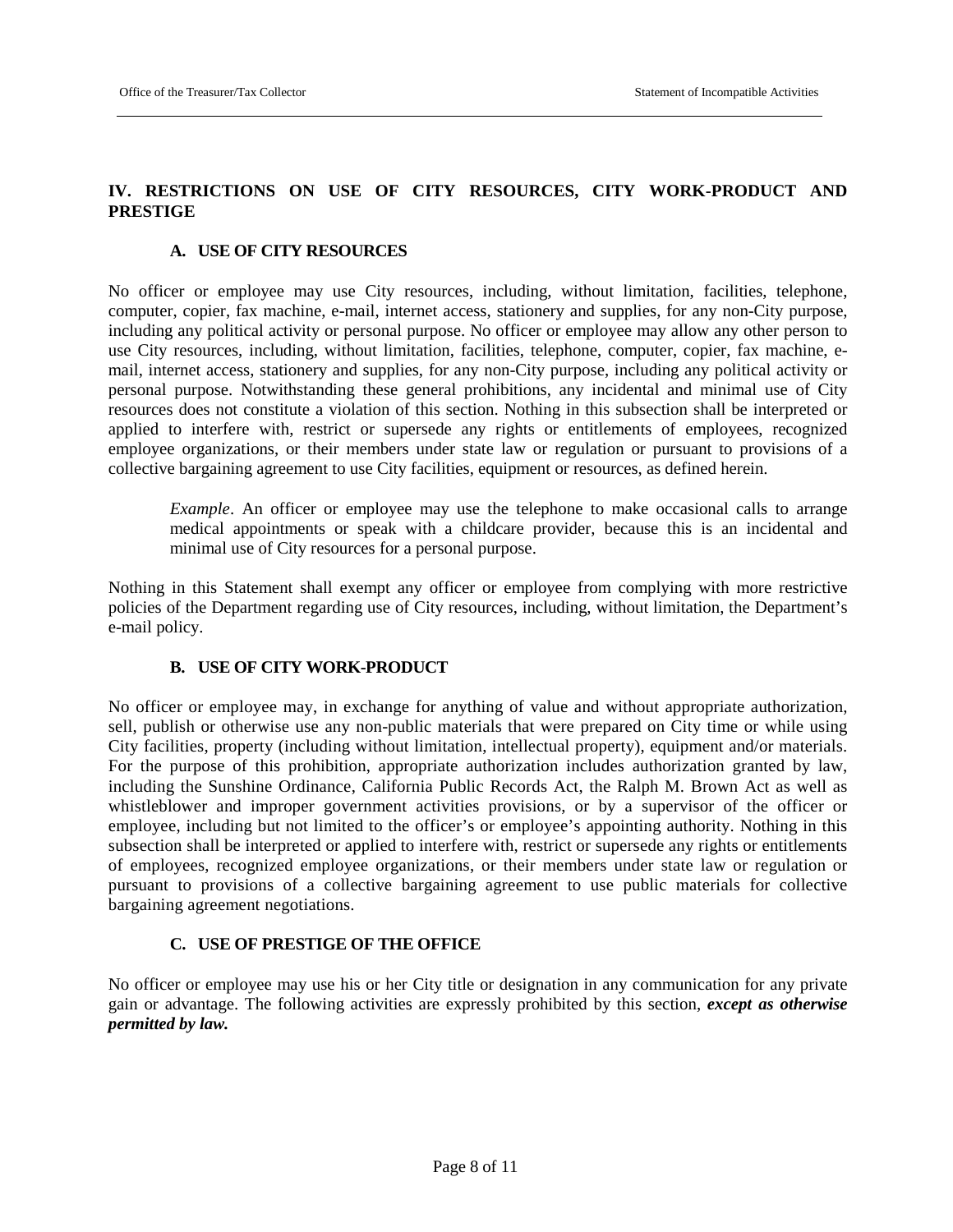# **1. USING CITY BUSINESS CARDS**

No officer or employee may use his or her City business cards for any purpose that may lead the recipient of the card to think that the officer or employee is acting in an official capacity when the officer or employee is not.

> *Example of inappropriate use.* An employee's friend is having a dispute with his new neighbor who is constructing a fence that the friend believes encroaches on his property. The friend invites the employee over to view the disputed fence. When the neighbor introduces herself, the employee should not hand the neighbor her business card while suggesting that she could help resolve the dispute. Use of a City business card under these circumstances might lead a member of the public to believe that the employee was acting in an official capacity.

> *Example of acceptable use.* An employee is at a party and runs into an old friend who has just moved to town. The friend suggests meeting for dinner and asks how to get in touch with the employee to set up a meeting time. The employee hands the friend the employee's business card and says that he can be reached at the number on the card. Use of a City business card under these circumstances would not lead a member of the public to believe that the employee was acting in an official capacity. Nor would use of the telephone to set up a meeting time constitute a misuse of resources under subsection A, above.

# **2. USING CITY LETTERHEAD, CITY TITLE, OR E-MAIL**

No officer or employee may use City letterhead, City title, City e-mail, or any other City resource, for any communication that may lead the recipient of the communication to think that the officer or employee is acting in an official capacity when the officer or employee is not. (Use of e-mail or letterhead in violation of this section could also violate subsection A of this section, which prohibits use of these resources for any non-City purpose.)

> *Example.* An officer or employee is contesting a parking ticket. The officer or employee should not send a letter on City letterhead to the office that issued the ticket contesting the legal basis for the ticket.

# **3. HOLDING ONESELF OUT, WITHOUT AUTHORIZATION, AS A REPRESENTATIVE OF THE DEPARTMENT**

No officer or employee may hold himself or herself out as a representative of the Department, or as an agent acting on behalf of the Department, unless authorized to do so.

> *Example*. An employee who lives in San Francisco wants to attend a public meeting of a Commission that is considering a land use matter that will affect the employee's neighborhood. The employee may attend the meeting and speak during public comment, but should make clear that he is speaking in his private capacity and not as a representative of the Department.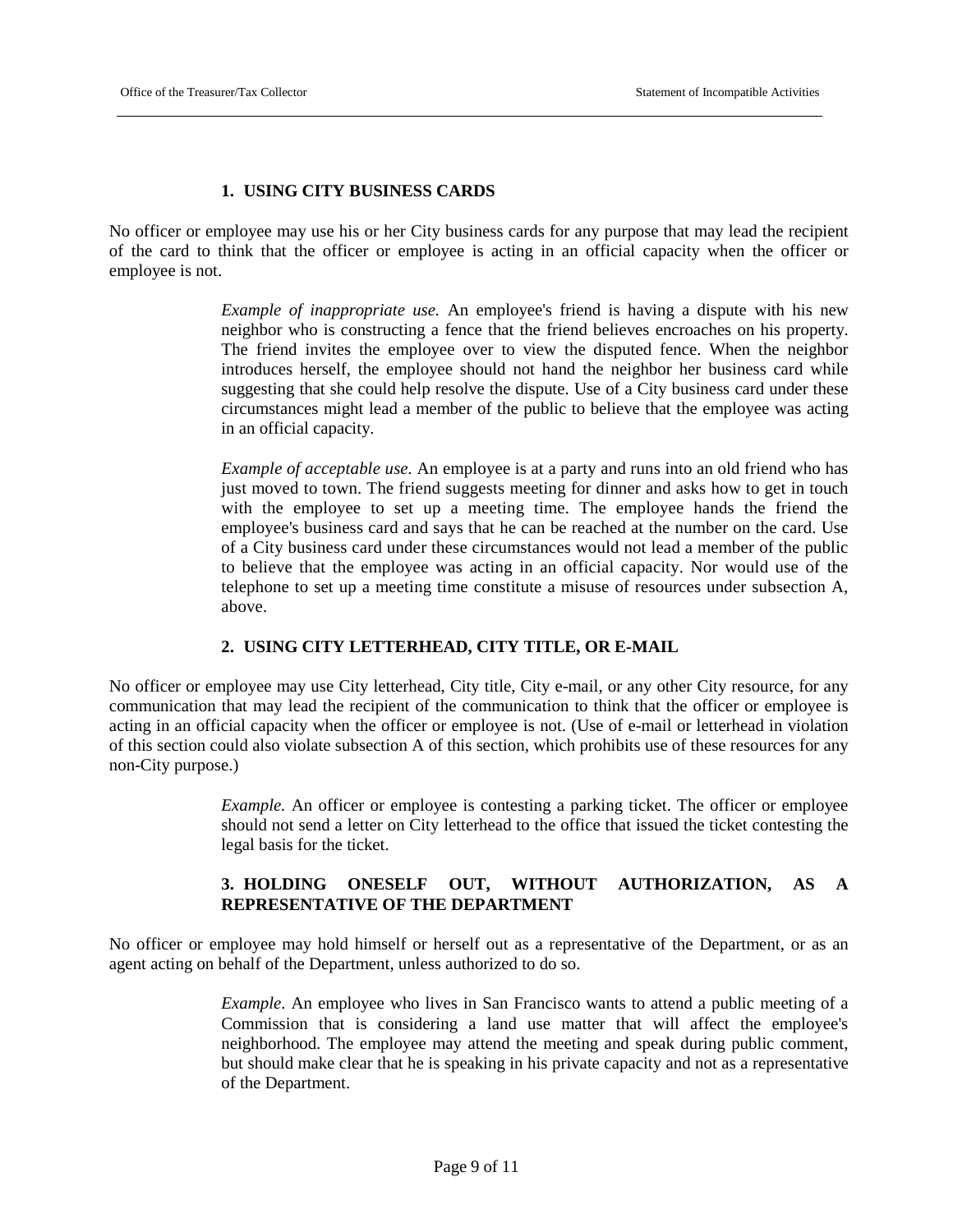## **V. PROHIBITION ON GIFTS FOR ASSISTANCE WITH CITY SERVICES**

State and local law place monetary limits on the value of gifts an officer or employee may accept in a calendar year. (Political Reform Act, Gov't Code § 89503, C&GC Code §§ 3.1-101 and 3.216.) This section imposes additional limits by prohibiting an officer or employee from accepting any gift that is given in exchange for doing the officer's or employee's City job.

No officer or employee may receive or accept gifts from anyone other than the City for the performance of a specific service or act the officer or employee would be expected to render or perform in the regular course of his or her City duties; or for advice about the processes of the City directly related to the officer's or employee's duties and responsibilities, or the processes of the entity they serve.

> *Example.* A member of the public who regularly works with and receives assistance from the Department owns season tickets to the Giants and sends a pair of tickets to an employee of the Department in appreciation for the employee's work. Because the gift is given for the performance of a service the employee is expected to perform in the regular course of City duties, the employee is not permitted to accept the tickets.

> *Example.* A member of the public requests assistance in resolving an issue or complaint that is related to the City and County of San Francisco, but that does not directly involve the Department. The employee directs the member of the public to the appropriate department and officer to resolve the matter. The member of the public offers the employee a gift in appreciation for this assistance. The employee may not accept the gift, or anything of value from anyone other than the City, for providing this kind of assistance with City services.

As used in this Statement, the term gift has the same meaning as under the Political Reform Act, including the Act's exceptions to the gift limit. (See Gov't Code §§ 82028, 89503; 2 Cal. Code Regs. §§ 18940-18950.4.) For example, under the Act, a gift that, within 30 days of receipt, is returned, or donated by the officer or employee to a  $501(c)(3)$  organization or federal, state or local government without the officer or employee taking a tax deduction for the donation, will not be deemed to have been accepted. In addition to the exceptions contained in the Act, nothing in this Statement shall preclude an employee's receipt of a bona fide award, or free admission to a testimonial dinner or similar event, to recognize exceptional service by that employee, and which is not provided in return for the rendering of service in a particular matter. Such awards are subject to the limitation on gifts imposed by the Political Reform Act and local law.

In addition, the following gifts are de minimis and therefore exempt from the restrictions on gifts imposed by section V of this Statement:

- i. Gifts, other than cash, with an aggregate value of \$25 or less per occasion; and
- ii. Gifts such as food and drink, without regard to value, to be shared in the office among officers or employees.

*Example*. A member of the public who regularly works with and receives assistance from the Department sends a \$15 basket of fruit to an employee as a holiday gift. Although the fruit may in fact be offered in exchange for performing services that the employee is expected to perform in the regular course of City duties, the employee may accept the fruit because the value is de minimis. (Because the reporting requirement is cumulative,